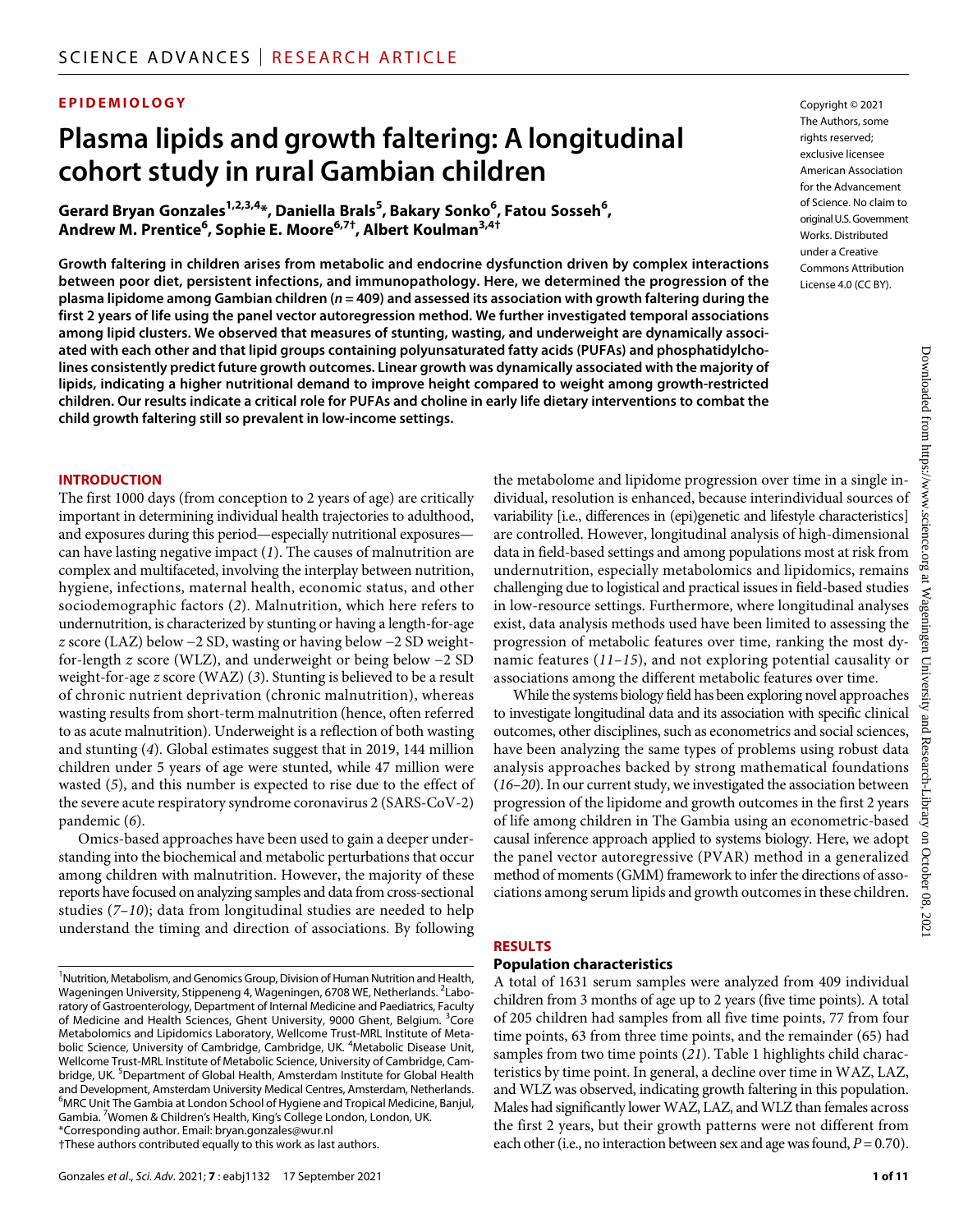|                    | Age in weeks  |               |               |               |               |                 |
|--------------------|---------------|---------------|---------------|---------------|---------------|-----------------|
|                    | 12            | 24            | 52            | 78            | 104           |                 |
| N                  | 298           | 327           | 323           | 345           | 338           |                 |
| $N$ girls $(\%)$   | 138 (46.3)    | 155 (47.4)    | 157 (48.6)    | 165 (47.8)    | 158 (46.7)    |                 |
| WAZ, mean $\pm$ SD | $-0.70(1.04)$ | $-0.81(1.17)$ | $-1.26(1.06)$ | $-1.28(1.06)$ | $-1.38(0.93)$ | $\beta = -0.22$ |
|                    |               |               |               |               |               | P < 0.001       |
| LAZ, mean $\pm$ SD | $-0.37(1.04)$ | $-0.46(1.03)$ | $-1.03(1.03)$ | $-1.13(1.05)$ | $-1.33(0.94)$ | $\beta = -0.28$ |
|                    |               |               |               |               |               | <br>P < 0.001   |
| WLZ, mean $\pm$ SD | $-0.52(1.12)$ | $-0.63(1.22)$ | $-1.03(1.14)$ | $-1.01(1.07)$ | $-0.97(0.93)$ | $\beta = -0.16$ |
|                    |               |               |               |               |               | <br>P < 0.001   |

**Table 1. Growth characteristics of 410 Gambian children in the first 2 years of life.**

\*Partial correlation ( $\beta$ ) and *P* value obtained using fixed-effects panel model analysis, i.e., by estimating the following equation:  $Y_{it} = \alpha_i + \beta T_t + \varepsilon_{it}$ , where  $Y_{it}$  is the respective growth parameter (WAZ, LAZ, or WLZ),  $a_i$  is the individual fixed effect representing unobserved time-constant characteristics of the child, and *T*<sub>t</sub> is the time-trend variable, which takes values between 1 (12 weeks) and 5 (104 weeks).

Using latent class linear mixed models, we identified subclusters within the population characterized by different growth patterns in the first 2 years of life. For LAZ, we identified three patterns of growth (Fig. 1A). Cluster 1 (32%) included children who started with low LAZ at week 12 and remained at their low LAZ over time. Cluster 2 (43%) included children with the highest LAZ at week 12, which gradually decreased over time but did not drop below −2 SD, indicating that children in this cluster were not considered stunted as classified by the World Health Organization (WHO) definition. Almost half (49.7%) of the children belonged to cluster 3, which was characterized by midlevel LAZ at week 12 and having a steep decline in LAZ toward stunting over time. By week 104, 26% (25 of 95) of those in cluster 1 were stunted, whereas this was 47% (65 of 138) in cluster 3.

For WAZ (Fig. 1B) and WLZ (Fig. 1C), two clusters were identified, but 98 and 99% of the children belonged to the second cluster for WAZ and WLZ, respectively. Three children had WAZ of −2.68 ± 1.52 at week 12 but caught up in weight by week 104 (WAZ =  $0.12 \pm 1.47$ ). In addition, the WLZ of nine children at week  $12$  (WLZ =  $-1.36 \pm 1.20$ ) had significantly increased by week 104 (WLZ = 0.82 ± 1.13) (*P* < 0.05). Individualized growth patterns are shown in fig. S1.

#### **Lipidome progression in the first 2 years oflife**

The total serum lipids (sum of all individual lipids) did not significantly change in the first 2 years of life, indicating that the lipid pool is conserved during infant growth (Fig. 2A). However, serum lipid composition appeared to change over time. The serum concentration of most lipids identified (175 of 278, 63%) significantly decreased over time, whereas 17% (48 of 278) had a significant upward trend. Several lipids (55 of 278, 30%), on the other hand, were conserved during the first 2 years of life (Fig. 2B). The progression of all identified lipids with age is shown in table S1.

To reduce the number of independent variables for succeeding analyses, we identified clusters of highly correlated lipids ("modules") using weighted correlation network analysis (*22*). Lipids assigned to their respective modules potentially share similar physiological and molecular characteristics, as modules reflect functional relationships (physical and nonphysical interactions) among its members (*22*). Each module is characterized by an eigenlipid (ME*q*, where *q* denotes the module), which is a unique representation that most closely reflects

Gonzales *et al*., *Sci. Adv.* 2021; **7** : eabj1132 17 September 2021

the collective behavior of the module (*23*). This indicates that the progression of lipids in each module over time is reflected by the dynamics of the ME*q*. About 87% (241 of 287) of the lipids were clustered into 10 modules, whereas the remaining 37 (13%) lipid species were unassigned (gray module, ME5). Module assignment of all lipids is detailed in table S2. To obtain an overview of the interlipid correlations, we plotted the module correlation network (Fig. 2C), which shows that several modules are more closely correlated, creating bigger clusters of lipids as depicted on a heatmap showing hierarchical clustering (Fig. 2D).

The weighted correlation network analysis clustered lipids with very similar chemical or biological characteristics into different modules (Table 2). Most notably, triglycerides (TGs) with polyunsaturated (*n* > 5) fatty acid (PUFA) side chains (ME6) were clustered differently from shorter-chain TGs (ME11) and TG with PUFA containing fewer double bonds  $(n < 4)$ . The most abundant phosphatidylcholines (PCs) found in serum were clustered in ME9, whereas cholesterol esters and sphingomyelins were clustered in ME10. Cholesterol esters and PCs with PUFA side chains, however, were clustered in a different module (ME2). LysoPCs with saturated FA (ME7) were also clustered differently from lysoPCs with PUFA (ME8). Oxidized PCs and ether-linked PCs were clustered in ME1. Last, any lipid that did not belong to any other module was clustered in ME5. However, these lipids also shared common characteristics such that this module is composed of free FAs and FA oxidation products and their esters. Therefore, this module cannot be discounted. Each module had a characteristic progression from 12 to 104 weeks of infant age, where the biggest changes occurred between week 12 and week 24 (Fig. 2E).

#### *Lipids associated with LAZ*

Adjusting for age, we did not find any ME*q* that significantly associated with LAZ over time. However, associations did appear when age in weeks (included in the model as a time trend) was removed. This indicates that the eigenlipids were significantly associated with other factors changing through time but not with LAZ itself.

We also did not find any significant differences in the ME*q* progression over time among the three LAZ clusters, indicating that general lipid progression is similar in all the children in this population through the first 2 years of life (Fig. 3A). Multidimensional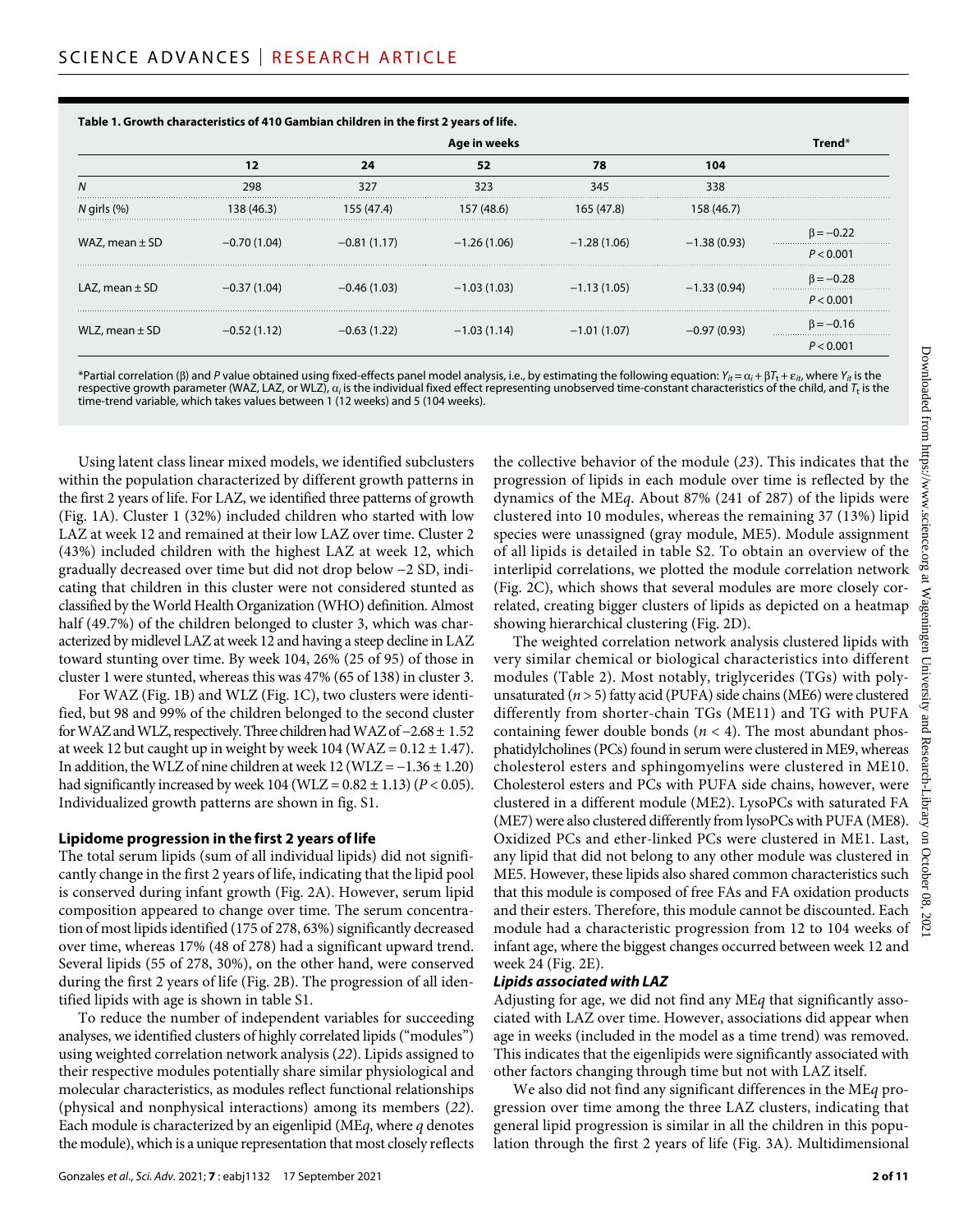

**Fig. 1. Growth patterns of children from 12 to 104 weeks of life.** Clusters of similar growth curves were generated using latent class mixed modeling. (**A**) Three latent groups representing different LAZ progression in the population—25% belonged to cluster 1, 32% to cluster 2, and 43% to cluster 3. For WAZ (**B**) and WLZ (**C**), two latent groups were obtained, but 98 to 99% of the population belonged to cluster 2. A few children showed an increasing trend in their WAZ (three) and WLZ (nine) in the first 2 years of life.

scaling analysis shows that ME*q* induced a time-dependent clustering of the observations, but no latent class-specific clustering is evident (Fig. 3B). Analysis of individual lipid species instead of ME*q* also showed that lipid progression was not dependent on the LAZ growth trajectory (table S3).

#### *Lipids associated with WAZ and WLZ*

WAZ and WLZ were highly correlated at all time points (*r* = 0.83, *P* < 0.001). Consequently, similar modules are associated with these anthropometric measures. Adjusting for age, serum levels of oxidized and ether-linked PCs (ME1) and free FAs (ME5) tend to have an opposite trend with WAZ and WLZ progression (*P* < 0.001). Conversely, the progression of PUFA-containing lipids (ME2) tended to have the same trends as WAZ and WLZ (*P* < 0.001) over time. As highlighted, almost all children followed the same WAZ and WLZ growth trajectory, except for a very small number of children who have improved growth parameters over time. Hence, we did not compare differences in lipid progression between these WAZ and WLZ latent classes, as there would not have been enough observations in the first cluster to make a reliable comparison.

#### **PVAR model using system GMM approach**

We assessed the associations among plasma lipids and growth outcomes using dynamic panel data analysis, specifically PVAR model, which is an econometrics-based causal inference method. A first-order PVAR model (lag *t*−1) was selected as optimal lag length based on the model selection procedure of Andrews and Lu (*17*). Table S4 shows the estimates of the system GMM-PVAR model for the three growth outcomes and 11 eigenlipid modules. We visually represented the GMM-PVAR model results as a temporal network as shown in Fig. 4. In this temporal network, current (*Yt*) and lagged values (*Yt*−1) of growth outcomes and each lipid module are combined into individual nodes, which are connected with directed edges according to the regression estimates of the model (table S4, see "Coef"). The direction of the arrows indicates that current values of a node are consistently associated to the next  $(t + 1)$  value of the other node, or with itself in case of a loop. Full arrows indicate a positive

association, while dashed arrows indicate a negative association, and arrow thickness gives the strength of the association. Only significant  $(P < 0.05)$  associations are shown, which mean that the observed association is consistent for every succeeding time point. Such association shall henceforth be referred to as *G* associations here. Hansen test for overidentifying restrictions did not reject the null hypothesis, implying that all instruments used are valid. The stability of the PVAR was confirmed as the eigenvalues are strictly less than 1, and none of the roots are outside the unit circle (fig. S2), indicating that the model is stable and also that our variables are stationary (*24*, *25*).

The results indicate that the growth parameters are *G* associated with each other to varying degrees; gains in WAZ are associated with increased future WLZ and WAZ itself, whereas gains in WLZ are associated with an increase in LAZ. Length growth is also positively *G* associated with weight. Modules consisting of PUFA-rich lipids (ME2 and ME6), PCs (ME2 and ME9), TGs (ME2 and ME6), and cholesterol esters (ME2 and ME10) are positively *G* associated with WLZ. However, these same lipids have negative *G* associations with WAZ in a population with high burden of growth faltering.

Most lipid modules had positive *G* associations with LAZ, indicating that more biological processes and building blocks are potentially demanded to increase height rather than weight. In addition to the lipids dynamically associated with WLZ, LAZ is also *G* associated with serum levels of phosphatidic acid and phosphatidylethanolamine (ME4) and lysoPC containing monounsaturated FA (MUFA) and PUFA lipids (ME8). ME9 had the biggest positive *G* association with LAZ and WLZ among all the lipids. These positive *G* associations indicate that overall changes in the serum levels of these lipids will likely induce a change in LAZ and WLZ in the same direction; increasing serum levels of these lipid groups may lead to an increase in LAZ and WLZ.

Ether-linked PCs (ME1), free FAs (ME5), saturated FA (SFA)/ MUFA-lysoPCs (ME7), and small TGs (ME11) did not show significant *G* association on any of the growth parameters. However, these lipids were shown to be *G* associated with the levels of the other lipids. For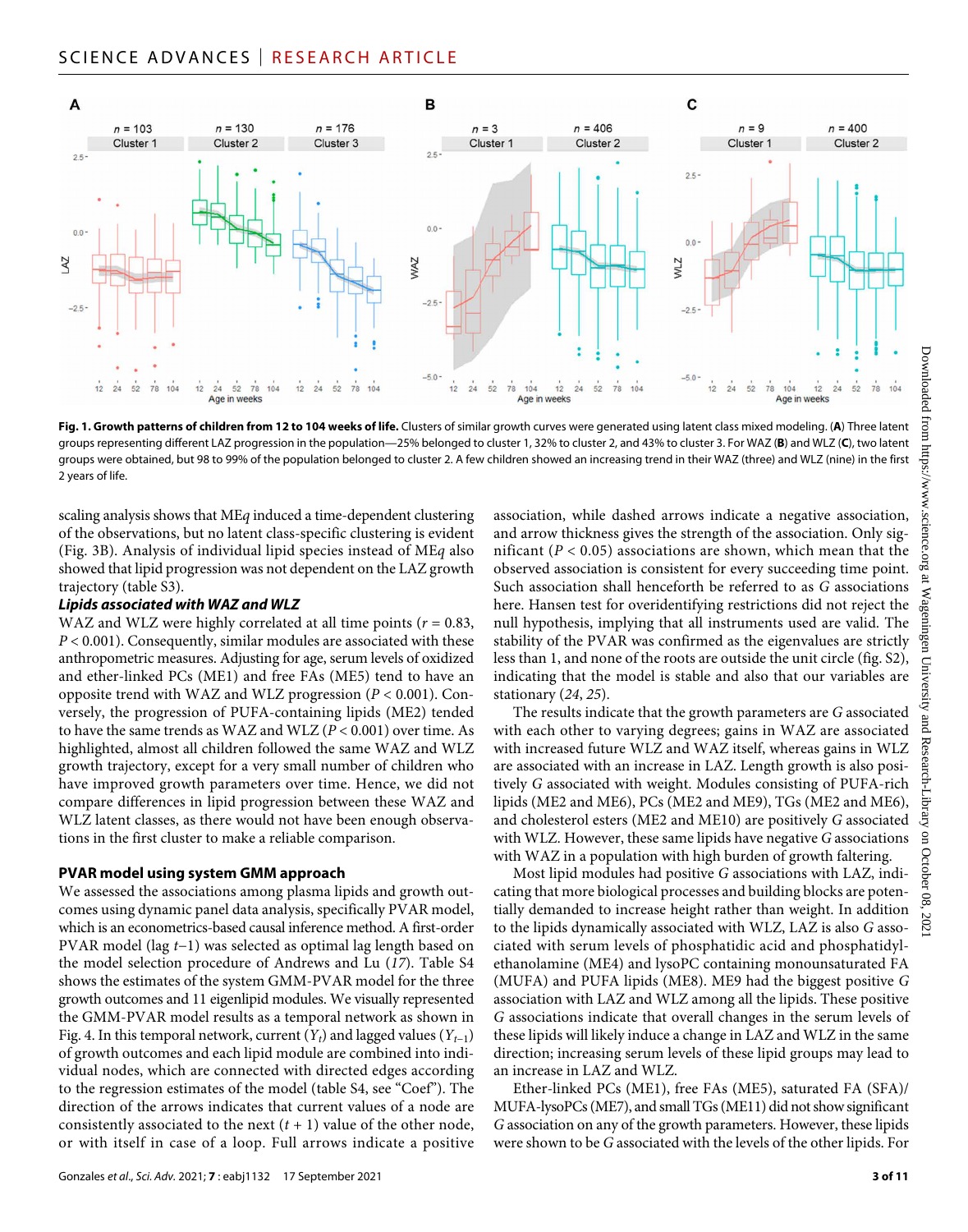# SCIENCE ADVANCES | RESEARCH ARTICLE



Fig. 2. Lipid progression in the first 2 years of life among children in The Gambia. (A) Sum of total lipids over time. Fixed-effects panel analysis revealed no significant change in total lipids over time (*P* = 0.70). (**B**) Number of lipids significantly altering through time [*P* = 0.05 adjusted for false discovery rate (FDR)]; ↑ indicates significant increase, ↓ indicates significant decrease, and ↔ indicates no significant change after Bonferroni correction. (**C**) Weighted correlation network showing 11 lipid clusters obtained using the WGCNA package in R. (**D**) Intermodular relationship showing closely related lipid clusters (modules). (**E**) Progression of eigenlipid (ME*q*, where *q* is the module number), which represents the collective behavior of the lipids in the module, over time. Significance levels: \*\*\**P* < 0.0001; \*\**P* < 0.001; \**P* < 0.01. Comparisons were made using paired *t* test comparing the time point with the preceding time point. Analysis was only made among those with values in both time points. Gray shadow around the line indicates the 95% confidence interval.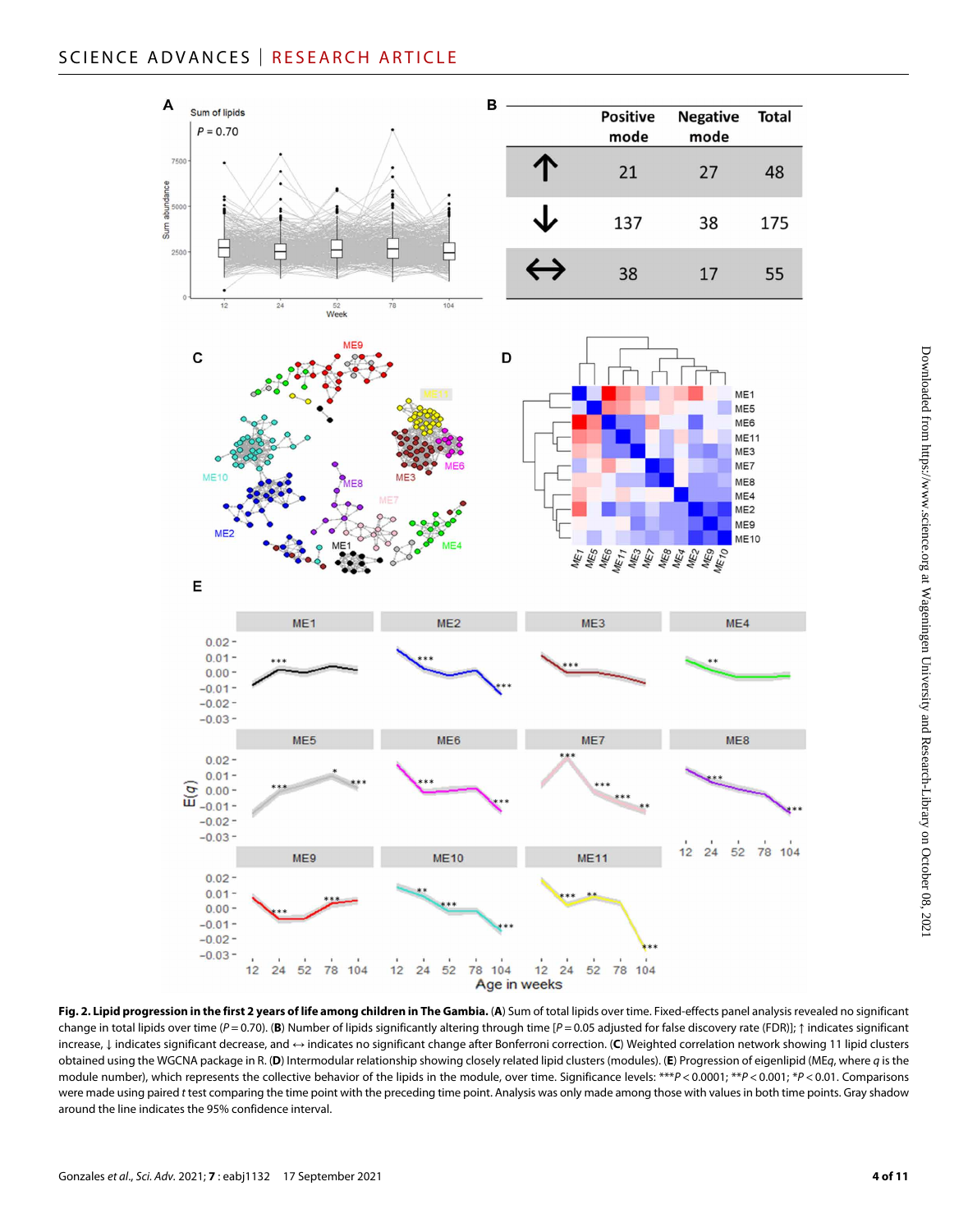**Table 2. Association between module eigenlipid (ME***q***) and growth outcomes over time in the first 2 years of life.** Upper numbers are partial coefficients estimated by using a fixed-effects panel model; lower numbers in parenthesis are FDR-adjusted *P* values. Boxes are colored blue when a significantly positive association was found and red when negative. Fixed-effects panel models were estimated by the following equation:  $Y_{it} = \alpha_i + \beta T_t + M E_{it} + \varepsilon_{it}$ , where  $Y_{it}$  is the respective growth parameter (WAZ, LAZ, or WLZ),  $a_i$  is the individual fixed effect representing unobserved time-constant characteristics of the child,  $T_t$  is a time-trend variable taking values between 1 (12 weeks) and 5 (104 weeks), and ME*it* is the respective module eigenlipid. PC, phosphatidylcholine; PS, phosphatidylserine; PE, phosphatidylethanolamine; TG, triglycerides; DG, diglycerides; FA, fatty acid; SFA, saturated FA; PUFA, polyunsaturated FA; MUFA, monounsaturated FA; PA, phosphatidic acid.

| <b>Module</b>   | Size* |            | <b>Outcomes</b> |            | <b>Main composition</b>                                                                                        |
|-----------------|-------|------------|-----------------|------------|----------------------------------------------------------------------------------------------------------------|
|                 |       | <b>WAZ</b> | LAZ             | <b>WLZ</b> |                                                                                                                |
| ME1             | 16    | $-2.65$    | $-0.06$         | $-3.67$    | <b>Ether-linked PCs and</b><br>PSs, oxidized PCs                                                               |
|                 |       | (<0.001)   | (0.92)          | (<0.0001)  |                                                                                                                |
| ME <sub>2</sub> | 39    | 2.55       | 0.58            | 2.66       | All PUFA-containing                                                                                            |
|                 |       | (<0.001)   | (0.54)          | (0.011)    | lipids [both $n-3$ (22:6,<br>20:5) and $n-6$ (20:4)],<br>the cholesterol esters,<br>PCs, PC-O/PC-PE-O/<br>PE-P |
| ME3             | 31    | $-1.36$    | $-1.47$<br>.    | $-1.49$    | Most common TGs and<br><b>DGs</b>                                                                              |
|                 |       | (0.14)     | (0.19)          | (0.22)     |                                                                                                                |
| ME4             | 26    | 0.13       | $-0.08$         | 0.47       | PA, PEs                                                                                                        |
|                 |       | (0.84)     | (0.92)          | (0.70)     |                                                                                                                |
| ME5             | 37    | $-2.43$    | $-0.34$         | $-3.67$    | Unassigned lipids; free<br>FAs and FA oxidation<br>products and their<br>esters                                |
|                 |       | ( < 0.001) | (0.71)          | (<0.0001)  |                                                                                                                |
| ME6             | 11    | 1.26       | $-0.59$         | 1.41       | <b>TG containing PUFAs</b>                                                                                     |
|                 |       | (0.15)     | (0.54)          | (0.22)     |                                                                                                                |
| ME7             | 14    | 0.26       | 0.76            | 0.09       | LysoPC mainly SFA and<br>MUFA (sn1)                                                                            |
|                 |       | (0.74)     | (0.50)          | (0.91)     |                                                                                                                |
| ME <sub>8</sub> | 11    | $-0.89$    | $-1.38$         | $-0.82$    | LysoPC mainly MUFA<br>and PUFA (sn2)                                                                           |
|                 |       | (0.27)     | (0.20)          | (0.51)     |                                                                                                                |
| ME9             | 25    | 0.83       | $-0.64$         | 1.45       | Most abundant PCs                                                                                              |
|                 |       | (0.27)     | (0.54)          | (0.22)     |                                                                                                                |
| <b>ME10</b>     | 41    | 1.13       | 1.25            | 0.38       | Most common<br>cholesterol esters and<br>sphingomyelins                                                        |
|                 |       | (0.18)     | (0.19)          | (0.74)     |                                                                                                                |
| <b>ME11</b>     | 27    | $-0.47$    | $-1.29$         | $-1.18$    | All small TGs and<br>in-source fragments<br>and isotopes                                                       |
|                 |       | (0.63)     | (0.20)          | (0.33)     |                                                                                                                |
|                 |       |            |                 |            |                                                                                                                |

\*Number of lipids belonging to the module.

instance, levels of ME1 and ME5 predict increased ME9 levels, whereas ME11 predicts decreased ME9. Increasing ME7 is associated with a decrease in ME5 but an increase in ME11. The interplay of the lipids indicates the dynamic interactions, including synthesis and oxidation cycles, that occur between the lipid groups.

### **DISCUSSION**

In this study, we introduced a statistical technique typically used in econometrics and social sciences to infer *G* associations among growth outcome parameters and plasma lipids in the first 2 years of life of African children living in an area with a high burden of growth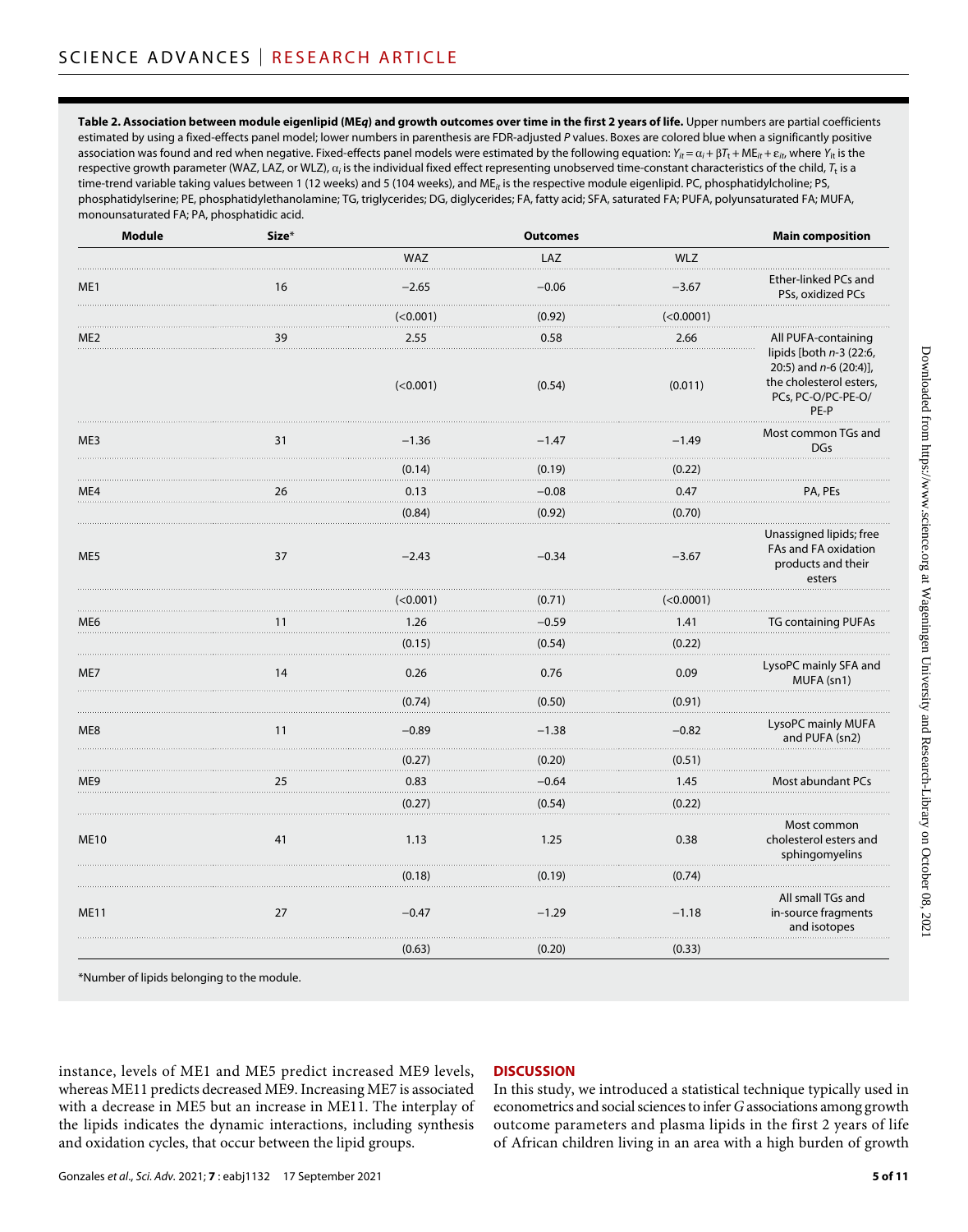# SCIENCE ADVANCES | RESEARCH ARTICLE



**Fig. 3. Eigenlipid progression of the children grouped based on latent class linear mixed modeling.** (**A**) Each facet represents a module obtained from weighted correlation network analysis. No significant differences in the time course progression of ME*q* were observed among the three clusters in all modules. (**B**) Multidimensional scaling analysis showing time-dependent clustering of observations but no distinction between latent classes

faltering. Using the PVAR method, we showed which lipids are *G* associated with growth and also how different lipids may influence each other over time.

We first characterized the children's growth patterns in clusters using latent class mixed modeling. Previous studies that have compared growth parameters in children with metabolites have typically characterized children as either growth impaired (e.g., stunted or underweight) or healthy, and determined which metabolites or lipids are able to classify them based on this binary classification (*7*, *26*) even for studies that observed children over a period of time (*14*). Using latent class modeling, we showed that the children from rural Gambia experienced a general decline in growth outcome over time, albeit at different trajectories. This observed growth faltering has been reported previously for this cohort of children (*27*, *28*) and is also observed to be common among children in low- and middleincome countries (LMICs) (*29*). However, while some children remained stunted over the first 2 years of life, some children remained above the stunting cutoff (despite reduced growth), while others started as normal and slowly faltered ending up as stunted in the longer term. This indicates that a binary classification (impaired versus healthy) for growth faltering does not adequately capture the growth trajectories in these children.

For weight measures (WLZ and WAZ), we observed a general decline, except in a very small number of children who increased in WAZ/ WLZ over time, which makes statistical comparison difficult. Future studies to investigate the progression of serum lipids among those with different WAZ/WLZ trajectories therefore require a much bigger sample size to capture enough number of children in both groups.

A number of studies have followed the metabolic status of children through the early years of life, especially in the first 2 years (table S5) (*11*–*15*). However, most of these studies focused on well-nourished populations. A notable exception to this was the study by Giallourou *et al*. (*14*) that followed the changes that occur in the metabolome of children by analyzing urine and plasma samples at 3, 6, 9, 15, and 24 months of age among children in three resource-constrained countries (Peru, Bangladesh, and Tanzania) (*14*). The authors used a phenome-for-age *z* score (PAZ) and found that PAZ of stunted children lagged compared to healthy children, indicating poor metabolic maturity. These studies mainly used linear mixed/multilevel models, analysis of variance (ANOVA), and other multidimensional data analysis techniques [principal components analysis, partial least squares regression, and ANOVA–simultaneous component analysis (ASCA)]. Although associations with growth outcomes can be deduced using these methods, they typically do not show variable interrelatedness and do not assess potential causal links between the metabolome/lipidome and growth outcomes.

Similar to Nikkilä *et al*. (*15*), who studied serum lipidome progression among Finnish children from birth to 2 years of age, we began by clustering tightly correlated lipids into modules to reduce dimensionality. To do this, we used weighted gene correlation network analysis (*22*). We observed that the algorithm clustered lipid species based on their chemical features, specifically type of lipid species, length, and (un)saturation (SFA, MUFA, and PUFA). These clusters indicate that serum levels of these lipids behave very similarly across time in the population, enabling us to generalize their association with growth outcomes. We observed that major metabolic changes occurred around the first 6 months of life, which corresponded to the start of the transitional feeding in our study population—when children started taking other foods apart from breast milk. In this population of infants, rates of exclusive breast feeding (EBF) are high, with a mean duration of EBF across the whole of the study cohort of 5.2 months (*27*).

Here, we analyzed longitudinal biochemical data using panel data analysis methods from the field of econometrics. Panel data are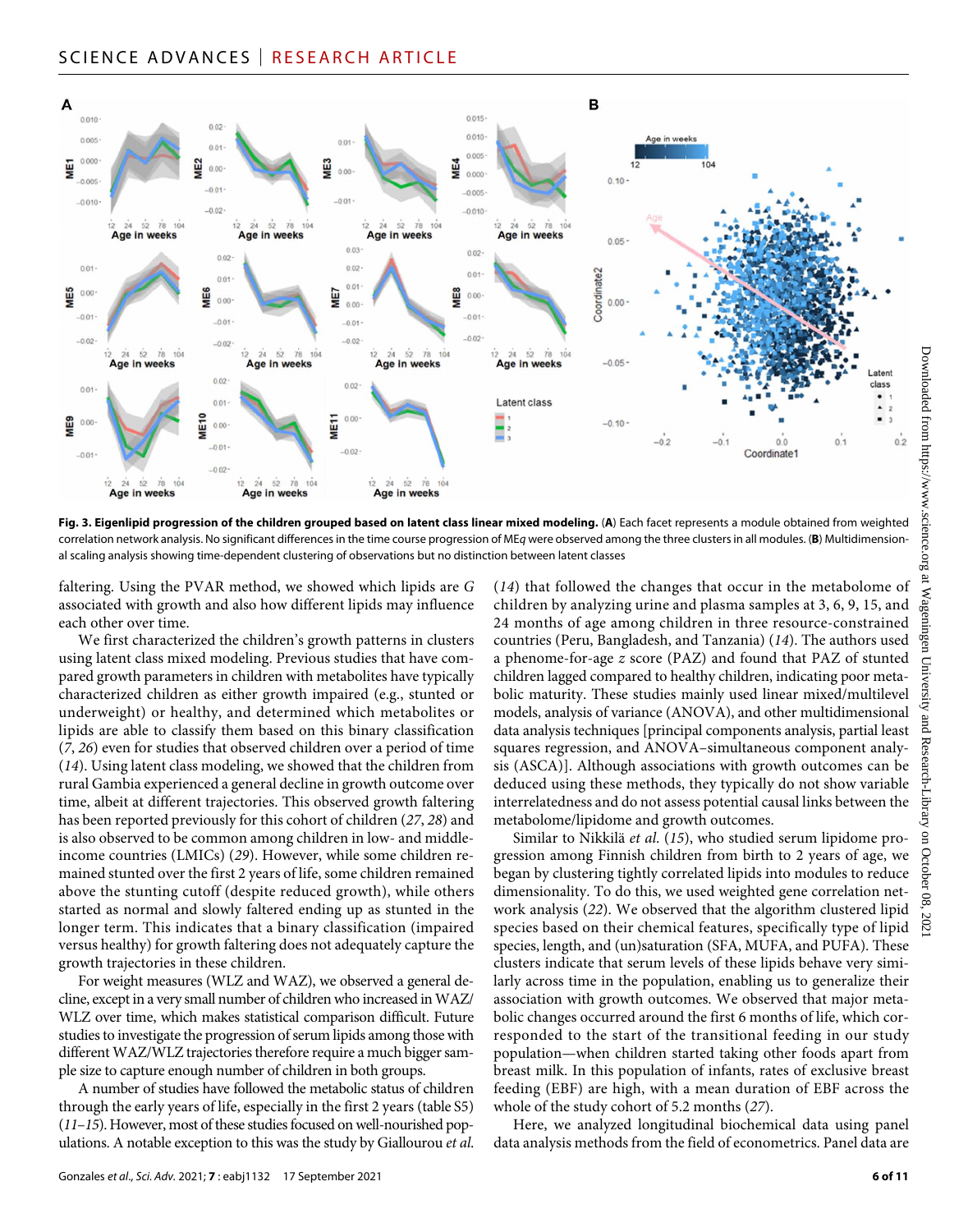

**Fig. 4. Results of system GMM-PVAR analysis.** Temporal network visualization of the system GMM-PVAR model. Arrows indicate that a node predicts another node (or itself) in the next time point. Full arrows indicate positive association, while dashed arrows indicate negative association. Loops indicate that the current value of a node predicts the future value of itself. Arrow thickness depicts the strength of the association. Node annotation for ME1 to ME11 is shown in Table 2. All roots are inside the unit circle indicating stability of the model and stationarity of the variables (fig. S2). WAZ, LAZ, WLZ, and all ME eigenlipids were included in the model as endogenous variables in the first order (lag *t*−1). Sex variation was taken into account by adjusting for sex as an exogenous variable.

a hybrid of cross-sectional and time series data, where data are collected for *N* individuals over *T* occasions, which is typically the most common design used in longitudinal systems biology studies. Systems biology can benefit from panel data analysis, as it is best suited for studies with large *N* but small *T*, which is most common especially in clinical studies where participants are not able to provide numerous biological samples over long periods of time. To the best of our knowledge, this paper is the first to demonstrate the use of panel data analysis methods in systems biology.

Despite observing three categories of LAZ trajectories, we found no significant differences in the serum lipid profiles of these children over time, which concurs with our basic panel analysis (Table 2). Contrary to LAZ, we observed that lipolysis products (free FAs and oxidized PCs) progress reciprocally to the progression of WAZ and WLZ. However, this association does not imply that free FAs and oxidized PCs cause the decline in WAZ and WLZ in the first 2 years of life. One requirement for establishing a causal relationship is to demonstrate consistent significant association between current levels of the exposure and future levels of the outcome. One main advantage of using dynamic panel analysis strategies is its ability to infer potential causal links between outcomes and variables in a longitudinal study (*30*). In econometric terms, causality is assessed in terms of Granger causality, which is a statistical concept based on prediction. Under this framework, a time series (ME*q*) is Granger causal of another time series (LAZ) if inclusion of the history of (ME*q*) improves prediction of LAZ over knowledge of the history of LAZ alone (*31*). This is achieved by incorporating lagged (*t*−1…*n*) values as independent variables in the model, which will lead to biased estimates when performed using ordinary linear regression

models due to the Nickell bias (*20*). This bias is eliminated by using GMM in dynamic panel analysis (*16*, *18*, *19*, *32*). Granger causality is not only the most adopted criterion for causal inference in economics but also used in other fields such as neuroimaging (*33*). However, as our study is an observational clinical study, causality cannot be fully concluded in epidemiological terms using econometric tools alone. For this reason, we referred to these associations as *G* associations instead of causal pathways. The main advantage of our analysis is therefore that it provides an insight into which specific lipid targets could be tested further in randomized control trials (RCTs). This strategy increases the likelihood of success of the RCT, where the actual causal link will be tested.

In this study, we used a system GMM-PVAR model, which allowed us to simultaneously assess the *G* associations between serum lipid profile and growth outcomes, and also how different lipid species are consistently associated with each other over time. The PVAR model is a modification of the conventional VAR model, which deals with panel data that typically comprise designs with  $N > T(34)$ . PVAR also addresses individual heterogeneity from each individual cross-sectional unit (in this case, each child) (*34*). Hence, using this method, we are able to establish *G* associations and also assess variable interrelatedness, which previous longitudinal studies in children fail to report.

Our results suggest a *G* association between being underweight to being wasted and subsequently stunted. In a compilation of datasets from 1.8 million children in 51 countries, it was previously reported that all children that were both stunted and wasted were also underweight (*35*), indicating a cross-sectional association among the three growth parameters. However, it has also been previously demonstrated that wasting precedes stunting and children with low WLZ were at a higher risk of linear growth retardation (stunting), especially for those below 3 years old (*36*–*38*). Wasting at younger age (from 6 to 17 months) was associated with stunting from 18 months of age. This association was, however, not observed when wasting occurred below 6 months of age (*36*, *37*). These earlier reports indicate that the association between the three growth outcomes was accurately captured by the PVAR model, indicating the validity of our approach.

It may, however, seem counterintuitive that although WAZ and WLZ are highly correlated (Table 2), directions of *G* associations with MEs are opposite from one another (Fig. 4). However, we need to consider that the results should be viewed as a system and not as individual independent nodes. Note that, despite being statistically correlated, WAZ and WLZ are not the same. Our analysis highlights that the physiology that results in the growth parameters is different.

WAZ is weight. Future weight of the child is positively influenced when current weight of the child, TGs (ME6), and height (LAZ) are high, whereas levels of other lipids, especially PUFA-rich ones (ME2; 8 and 11), PCs (ME9), and cholesterol esters and sphingomyelins (ME10), are low. The effect of TGs on weight is well known, whereas an increase in height would naturally increase weight. Furthermore, in a European study, full-term infants fed a higher level (3.2%) of  $\alpha$ -linolenic acid (ALA) during the first 4 months of life had higher plasma levels of docosahexaenoic acid (DHA) and lower mean group weight than infants on a 0.4% ALA formula (*39*). These results concur with our PVAR model, indicating a negative causal link between PUFA-rich lipids (ME2, ME8, and ME11) and WAZ.

WLZ is a measure for wasting (in these children), and hence a proxy indicator of lean mass. Our results indicate that current weight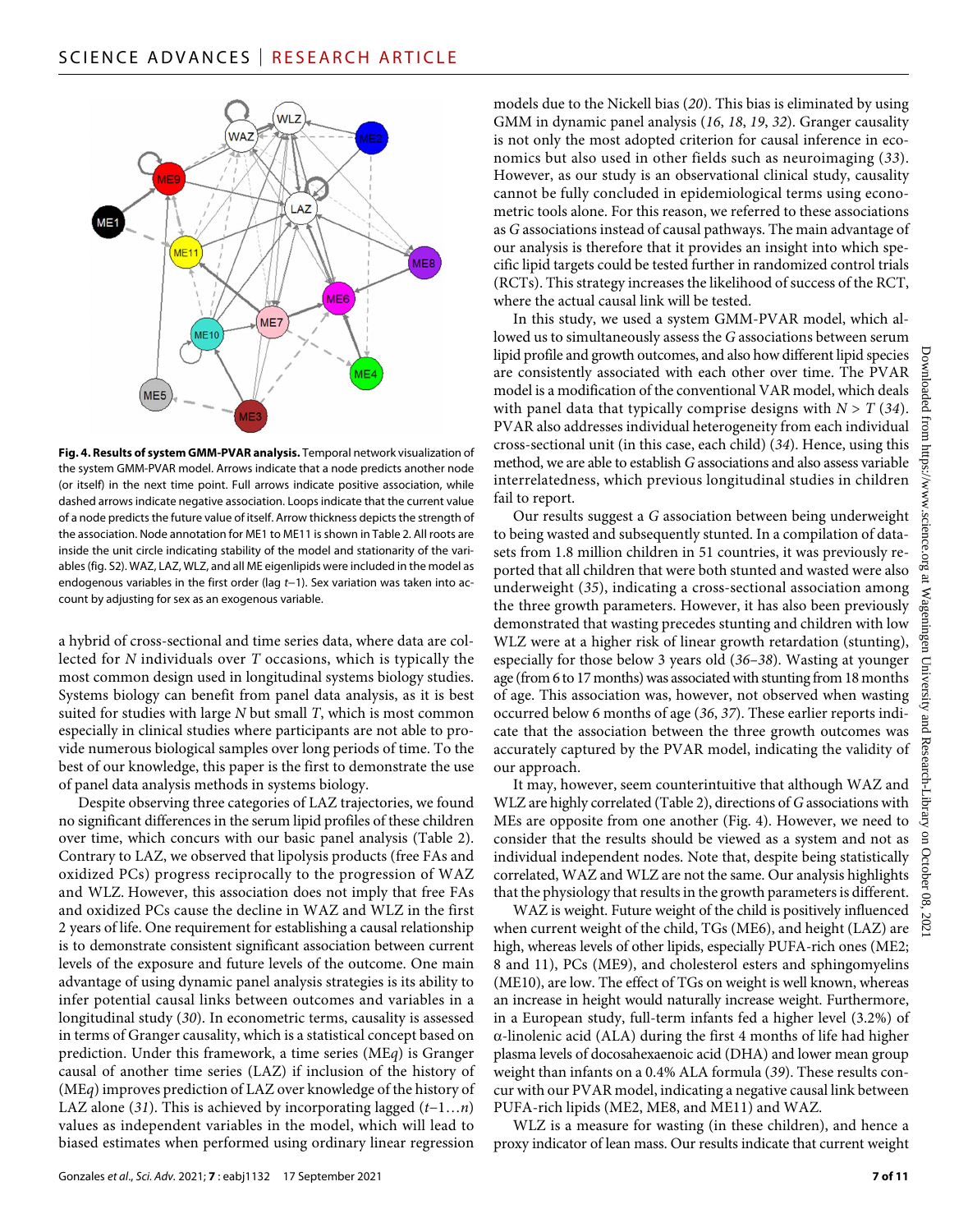is a large driver of future wasting status, but increasing weight alone by providing a child with TGs will not be enough to increase lean mass. To increase future WLZ, these PUFA-rich lipids are needed on top of increased weight. Our analysis therefore highlights the need for deeper statistical analysis such as the use of econometric tools (i.e., PVAR in Fig. 4 and table S4), as these important information would be completely missed when only relying on correlations (Table 2).

In the interpretation of the lipid data, it is important to understand that circulating lipids in the first years of life play a crucial role in the growth and development of many vital organs, most of all the brain, which requires lipid for growth and myelination. However, most information that we have in the literature is still mainly limited to European or other high-income settings. Our results demonstrated that in this population, the majority of lipids contributed to LAZ, indicating higher energy and biochemical requirements for increasing linear growth than increasing weight. WLZ alone is insufficient to influence future LAZ, and several lipid clusters are needed to improve LAZ. This shows that more factors are associated with stunting than is explained by prior wasting, as also previously hypothesized (*36*). The different classes of lipids involved indicate that it is not only the lipids that provide energy that are limiting growth. Most notably, lysoPCs composed of MUFA and PUFA (ME8) were exclusively positively causal to LAZ compared to WLZ and WAZ. Evidence on the effect of PUFA, especially DHA, prenatal supplementation on infant height has been inconsistent (*40*). In one study, prenatal DHA supplementation resulted to a significant increase in infant height at age 18 months compared to placebo (*41*), but this effect was no longer observed when the children were followed to 60 months of age (*42*). Moreover, cord blood PUFA levels were found to have a sex-specific association with infant height at 6 months of age, where *n*-3 PUFA levels were associated with higher infant length in males, while higher *n*-6 PUFA concentrations were associated with lower length in infancy. However, higher cord blood *n*-3:*n*-6 ratio was associated with higher infant length at 6 months of age. These associations were, however, no longer observed at later time points (from 2 years of age) (*43*). It is important to interpret these results in relation to nutrient availability. Brain development and growth requires large amounts of PUFAs, as the brain's lipid composition comprises 35% PUFAs, which cannot be synthesized de novo (*44*). Hence, insufficient PUFA intake may require the body to use energy for FA desaturation to enable brain development and growth, limiting the energy available for lateral growth. Supplementation with PUFAs can therefore have very different effects on growth, depending on the availability of other nutrients. Hence, the potential effect of PUFA on LAZ may not be consistent. For instance, we have previously shown that PUFA supplementation did not improve growth and cognitive function of breast-fed infants in The Gambia, despite increasing plasma PUFA levels (*45*). PUFA intake was therefore not the limiting factor.

Of all lipids contributing to LAZ, PCs (ME9) had the highest *G* association on LAZ and WLZ. A metabolomics study reported reduced urinary levels of betaine and dimethylglycine, which are endogenous choline metabolites, in stunted Brazilian children, indicating possible reduction of choline bioavailability from the diet (*26*). Choline is an essential nutrient and is a precursor for PCs. Low serum choline was also previously reported to be associated with linear growth failure among children in Malawi (*46*). Eggs, particularly the egg yolk, are one of the main sources of dietary choline (*47*). Clinical trials using egg supplementation reported improved LAZ

and height gain among children in Ecuador (*48*) and Uganda (*49*), respectively. Although eggs contain many other important nutrients, our data suggest that this efficacy could be due, at least in part, to the increase in intake of PC precursors.

Our current results demonstrate that all lipid species containing PUFAs (ME2, ME6, and ME8) and PCs (ME2 and ME9) were positively *G* associated to infant LAZ in the first 2 years of life. This underlines the importance of availability of essential lipids in early life nutrition in these populations. This highlights the need to use evidence from studies in the target populations, rather than relying on evidence of just European studies. Growth faltering among children in LMICs occur at a population level (*29*), which indicates the need to study its determinants at a community level instead of looking at individuals. As the majority of these children in our study were exclusively breastfed until 5 months of age, poor maternal breast milk lipid composition could be an underlying factor associated with growth faltering. A survey of breast milk composition from mothers in area with high burden of infant growth faltering is therefore warranted and could be a target for intervention.

Furthermore, environmental factors potentially contribute to the malabsorption of PUFAs and choline in these children. Environmental enteric dysfunction is a subclinical state of intestinal inflammation commonly observed in children in LMICs (*50*), which may affect absorption of these lipids from breast milk. Hence, efforts to improve sanitation and reduce incidence of infections in children may improve bioavailability of essential lipids, which leads to improved growth outcomes.

Although this paper greatly contributes to the very limited data available on the interaction between lipids and growth outcomes in the first 2 years of life, we acknowledge that our study would be improved if children with more variable growth trajectories were included. In this study population, most children exhibited very similar growth trajectories and were growth impaired, especially stunted. Future studies involving children with different growth outcomes within the same population is therefore warranted.

In this study, we used a high-throughput lipidomic method, which does not provide a more thorough lipid identification compared to liquid chromatography–mass spectrometry (LC-MS)–based techniques. However, the weighted correlation network analysis allowed us to cluster lipids with similar structural and biochemical properties, which compensates for the lack of specificity in individual lipid identifications.

The link between underweight and wasting to stunting indicates that measures and interventions to address childhood stunting may require prevention of underweight and wasting earlier in life. Demonstrating the role of circulating lipids in growth regulation among infants in low-resource areas offers insights into potential intervention strategies based on nutritional formulation with specific lipid compositions or those that trigger increase in circulating levels of specific lipid species, especially PUFAs and PCs.

#### **MATERIALS AND METHODS**

#### **Study population**

The analyses presented included data and samples collected as part of the Early Nutrition and Immune Development (ENID) study, a randomized trial conducted in the rural West Kiang region of The Gambia between April 2010 and February 2015. The full ENID trial protocol is described by Moore *et al*. (*21*), and the trial was registered as ISRCTN49285450. Briefly, mother-infant pairs were recruited in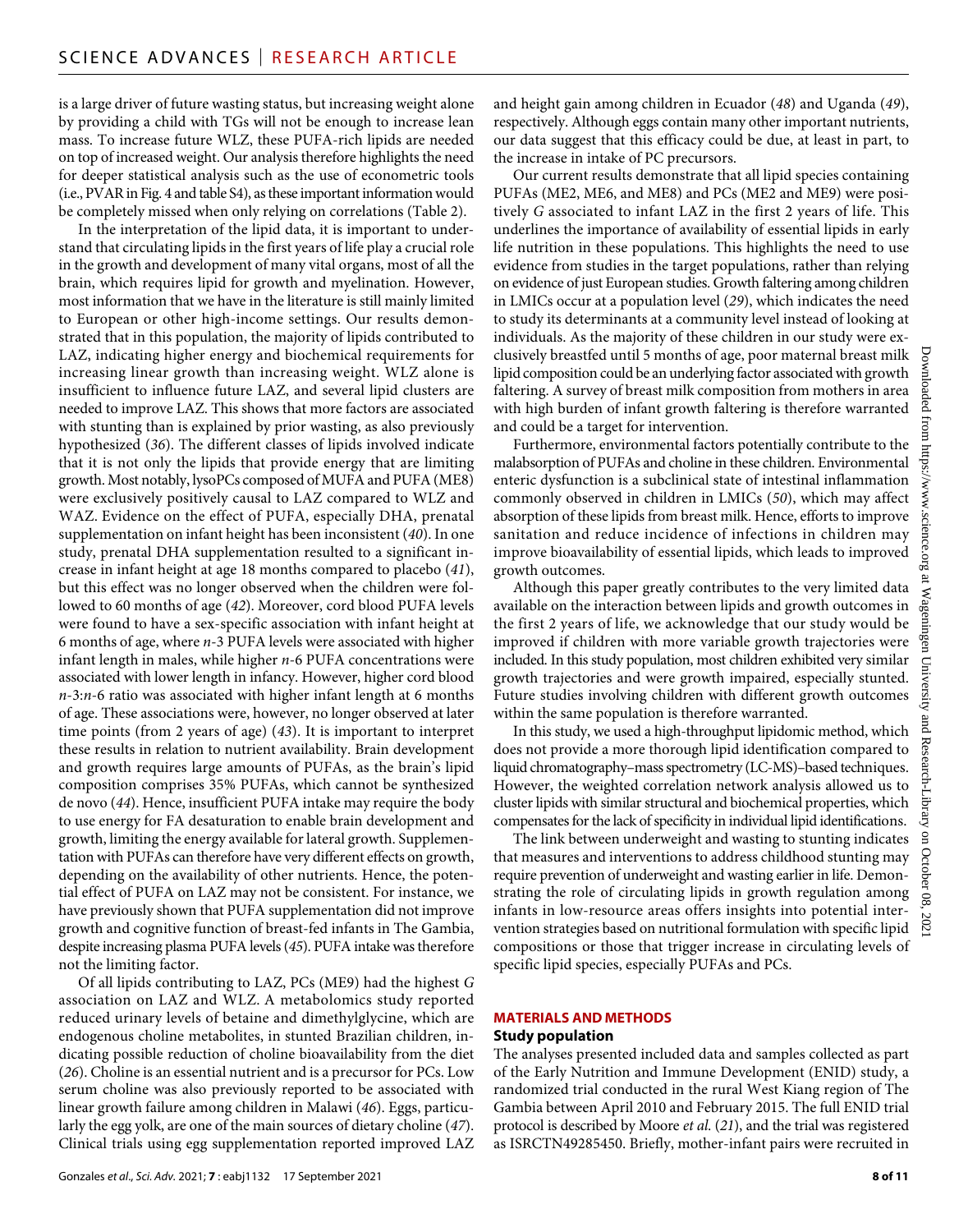pregnancy (<20 weeks of gestation) and followed until 2 years postpartum. During pregnancy, women were randomly assigned to four trial arms, comparing combinations of protein-energy and multiple micronutrients, and from 6 to 18 months of age, their infants received either a daily multiple micronutrient-enriched lipid-based nutritional supplement (LNS) or a placebo LNS. As part of the trial design, infant anthropometry and blood samples were collected at clinic visits at 12, 24, 52, 78, and 104 weeks of infant age. Full details of measurement and sample collection protocols can be found in the trial protocol (*27*). The analyses presented here were not planned in the original study design and used data and samples from the first 400 infants born into the ENID trial.

The ENID trial was approved by the joint Gambian Government/ MRC Unit The Gambia Ethics Committee (projects SCC1126v2 and L2010.77). Written informed consent was obtained from all the participants before enrolment.

#### **Untargeted lipidomic analysis**

Serum samples were stored at −80°C until assay. Lipids were extracted as described previously (51). Briefly, 100 µl of LC-MS-grade water and 150  $\mu$ l of internal standard mix were added to 15  $\mu$ l of serum in a 96-well glass-coated plate before mixing for 10 s. Subsequently, 750 µl of LC-MS–grade methyl-tertiary butyl ether and a further 200  $\mu$ l of LC-MS–grade water were added to each well before shaking for 10 s. Once mixed, plates were spun at 845*g* for  $2$  min to achieve phase separation, with  $25 \mu$  of the upper organic phase transferred to a new glass-coated plate with 90 µl of MS mix (7.5 mM ammonium acetate in isopropanol: $CH<sub>3</sub>OH$  2:1), which was subsequently added to each well.

#### **Direct injection mass spectrometry (DIMS) lipidomic profiling**

Samples were infused into an Exactive Orbitrap (Thermo Fisher Scientific, Hemel Hempstead, UK) using Triversa NanoMate (Advion, Ithaca, USA). Data collection began 20 s after the infusion began, initially analyzing samples in the positive ionization mode with an ionization voltage of 1.2 kV applied. Data were acquired between 150 and 2000 mass/ charge ratio (*m*/*z*) with a scan rate of 1 Hz, giving a mass resolution of 65,000 at 400 *m*/*z*. A more detailed description of the instrument parameters can be found in the study of Harshfield *et al*. (*51*).

#### **Processing lipidomic data**

Raw data files were converted to .mzXML files using msConvert (ProteoWizard) (*52*) and were subsequently processed in R (version 3.2.2) using an in-house script to compare spectra against a list of 1649 lipid species, with a relative intensity and mass deviation value recorded for each lipid in every sample. We applied four filtering steps for quality control of the data and focus subsequent analysis on analytically robust signals. The first step was to remove lipids with a mean mass deviation between expected and recorded mass of greater than 5 parts per million (ppm). The second step was to remove signals with an average intensity in the samples less than five times greater than in the blanks. The third step was to remove signals with 0 values in greater than 10% of samples. The final step was to remove lipids with  $r < 0.9$  in our quality control (QC) dilution series.

# **Data analysis**

### *Analysis of growth outcomes*

The changes in WAZ, LAZ, and WLZ over time were determined using a fixed-effects panel model specification

$$
Y_{it} = \alpha_i + \beta_1 \text{age}_{it} + u_{it} \tag{1}
$$

where  $\alpha_i$  ( $i = 1...n$ ) is the individual fixed effect;  $Y_{it}$  is either WAZ, LAZ, or WLZ; age<sub>*it*</sub> is the age of child *i* at age *t*; and  $u_{it}$  is the error term. This was implemented using the plm package (*53*) in R (version 3.6).

We subsequently clustered the children based on their growth patterns using latent class mixed modeling implemented using the lcmm package (*54*). LAZ, WAZ, and WLZ values of the children at all time points were used as dependent variables, while sex and age were independent variables. Missing measurements were considered missing at random, and hence, children with incomplete measurements were included. Age and child ID were used as random effects to allow varying intercepts and slopes per individual time series. A five-quantile spline function was used for estimation. The number of latent classes was tested between 2 and 4, and model selection was based on the Akaike information criterion (AIC). For estimating LAZ, a three-latent class model yielded the least AIC value, whereas a twolatent class model yielded least AIC values for both WAZ and WLZ.

#### *Correlation network analysis*

To reduce data complexity, clusters of tightly correlated lipids were determined using weighted coexpression network analysis (WGCNA) (22). Scale-free topography typical of biological networks ( $r^2 \gtrsim 0.8$ ) (23) for our data was achieved using  $\beta$  = 18 for a signed network. A Pearson correlation (*sij*) matrix was then generated between each lipid pairs (*i* and *j*), which was transformed into an adjacency matrix through the power transformation

$$
aij = \left(\frac{1+s_{ij}}{2}\right)^{\beta} \tag{2}
$$

This power transformation punishes weak and negative correlations while amplifying strong positive correlations. As this study aimed to determine the dynamic changes in lipids over time, a signed network was used to determine lipids that move in the same direction over time. Using hierarchical clustering embedded with the WGCNA package, tightly correlated lipids are clustered into modules using the blockwiseModules function, setting the minimum number of lipids forming a module to 10. The network was visualized using igraph (*55*). *Association between modules and growth outcomes*

Each member of the module is characterized by an eigenlipid (ME*q*, where *q* denotes the module number) through a singular value decomposition. ME*q* represents the collective behavior of the particular module (*23*). The progression of individual lipids or module ME*q* in the first 2 years of life was assessed using the fixed-effects panel model as in Eq. 1 but with ME*q* as additional independent variable

$$
Y_{it} = \alpha_i + \beta_1 age_{it} + \beta_2 MEq_{it} + u_{it}
$$
 (3)

where ME*qit* indicates the ME*q* of child *i* at time *t*. Significant associations of growth outcomes and lipids through time were detected using *P* < 0.05 after adjusting for false discovery rate (FDR) (*56*).

#### *Panel vector autoregression model*

A PVAR model uses lags of the endogenous variables and analyzes interdependencies among variables of interest (LAZ, WAZ, WLZ, and 11 lipid modules obtained from the weighted correlation network analysis). We thus estimated a 14-variate PVAR model of order *p* with panel-specific fixed effects represented by the following equation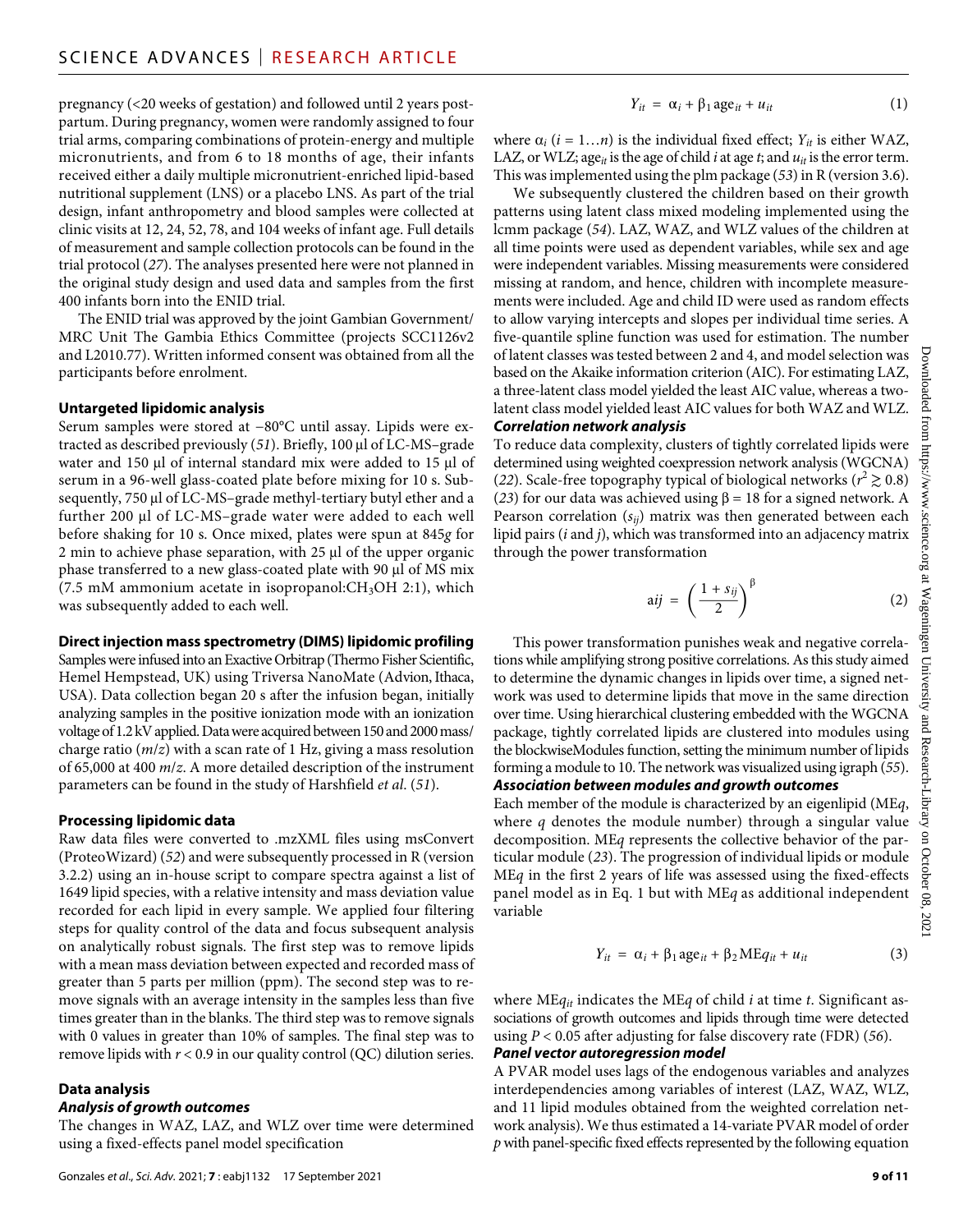$$
Y_{it} = \sum_{l=1}^{P} A_{l} y_{i,t-l} + v_{it} + e_{it}
$$
 (4)

where  $Y_{it}$  is a (1  $\times$  14) vector of endogenous variables for the *i*th cross-sectional unit (child) at time *t*,  $y_{i,t-l}$  is a 14  $\times$  1 vector of lagged endogenous variables (*l* being the number of lags), and *vit* and *eit* are  $(1 \times 14)$  vectors of dependent variable–specific fixed effects and idiosyncratic errors, respectively.  $A_l$  represents the  $14 \times 14$  matrix of endogenous parameters to be estimated. Sex was additionally included as an exogenous variable, but we did not adjust for randomization arm in the original clinical trial. This is because the trial included lipid-based nutrient supplements, which directly influenced the lipids in plasma. Hence, adjusting for randomization arm in the trial to test the association between lipids and growth is not appropriate because the trial is part of the pathway from exposure to outcome and controlling for it will block some of the effect (*57*).

Following the procedure of Sigmund and Ferstl (*25*), we used unbalanced panel data and estimated PVAR models by fitting a multivariate panel regression of each dependent variable on lags of itself using GMM. GMM specification requires stationarity, which means that all unit roots of the PVAR model should fall inside the unit circle.

The PVAR model was specified by first specifying the maximum lag order of the model using the method described by Andrews and Lu (*17*). Because of maximum *t* = 5, we only tested for either first-order (*t*−1) and second-order (*t*−2) panels. Lag selection was based on the AIC and Bayesian information criteria. Then, a first difference and system GMM approaches with either first difference or forward orthogonal deviation (fod) transformation were assessed. The stability of the model was then tested. The system GMM model with fod transformation yielded a stable model and was hence used in the final analysis. The PVAR model was generated using the package panelvar in R (*25*).

#### **SUPPLEMENTARY MATERIALS**

Supplementary material for this article is available at [https://science.org/doi/10.1126/](https://science.org/doi/10.1126/sciadv.abj1132) [sciadv.abj1132](https://science.org/doi/10.1126/sciadv.abj1132)

[View/request a protocol for this paper from](https://en.bio-protocol.org/cjrap.aspx?eid=10.1126/sciadv.abj1132) *Bio-protocol*.

#### **REFERENCES AND NOTES**

- 1. S. A. Norris, A. Daar, D. Balasubramanian, P. Byass, E. Kimani-Murage, A. Macnab, C. Pauw, A. Singhal, C. Yajnik, J. Akazili, N. Levitt, J. Maatoug, N. Mkhwanazi, S. E. Moore, M. Nyirenda, J. R. C. Pulliam, T. Rochat, R. Said-Mohamed, S. Seedat, E. Sobngwi, M. Tomlinson, E. Toska, C. van Schalkwyk, Understanding and acting on the developmental origins of health and disease in Africa would improve health across generations. *Glob. Health Action* **10**, 1334985 (2017).
- 2. R. E. Black, C. G. Victora, S. P. Walker, Z. A. Bhutta, P. Christian, M. de Onis, M. Ezzati, S. Grantham-McGregor, J. Katz, R. Martorell, R. Uauy, Maternal and child undernutrition and overweight in low-income and middle-income countries. *Lancet* **382**, 427–451 (2013).
- 3. World Health Organization, *WHO Child Growth Standards: Length/Height-For-Age, Weight-For-Age, Weight-For-Length, Weight-For-Height and Body Mass Index-for-Age: Methods and Development* (World Health Organization, 2006).
- 4. A. Ngwira, E. C. S. Munthali, K. D. Vwalika, Analysis on the association among stunting, wasting and underweight in Malawi: An application of a log-linear model for the threeway table. *J. Public Health Afr.* **8**, 620 (2017).
- 5. UNICEF/WHO/World Bank, *Levels and Trends in Child Malnutrition* (UNICEF/WHO/World Bank, 2020); [www.unicef.org/media/69816/file/Joint-malnutrition-estimates-2020.pdf](http://www.unicef.org/media/69816/file/Joint-malnutrition-estimates-2020.pdf).
- 6. D. Headey, R. Heidkamp, S. Osendarp, M. Ruel, N. Scott, R. Black, M. Shekar, H. Bouis, A. Flory, L. Haddad, N. Walker; Standing Together for Nutrition consortium, Impacts of COVID-19 on childhood malnutrition and nutrition-related mortality. *Lancet* **396**, 519–521 (2020).
- 7. R. D. Semba, M. Shardell, F. A. Sakr Ashour, R. Moaddel, I. Trehan, K. M. Maleta, M. I. Ordiz, K. Kraemer, M. A. Khadeer, L. Ferrucci, M. J. Manary, Child stunting is associated with low circulating essential amino acids. *EBioMedicine* **6**, 246–252 (2016).
- 8. V. Di Giovanni, C. Bourdon, D. X. Wang, S. Seshadri, E. Senga, C. J. Versloot, W. Voskuijl, R. D. Semba, I. Trehan, R. Moaddel, M. I. Ordiz, L. Zhang, J. Parkinson, M. J. Manary, R. H. Bandsma, Metabolomic changes in serum of children with different clinical diagnoses of malnutrition. *J. Nutr.* **146**, 2436–2444 (2016).
- 9. S. Bartz, A. Mody, C. Hornik, J. Bain, M. Muehlbauer, T. Kiyimba, E. Kiboneka, R. Stevens, J. Bartlett, J. V. St Peter, C. B. Newgard, M. Freemark, Severe acute malnutrition in childhood: Hormonal and metabolic status at presentation, response to treatment, and predictors of mortality. *J. Clin. Endocrinol. Metab.* **99**, 2128–2137 (2014).
- 10. A. McMillan, A. E. Orimadegun, M. W. Sumarah, J. Renaud, M. M. da Encarnacao, G. B. Gloor, O. O. Akinyinka, G. Reid, S. J. Allen, Metabolic derangements identified through untargeted metabolomics in a cross-sectional study of Nigerian children with severe acute malnutrition. *Metabolomics* **13**, 13 (2017).
- 11. C.-Y. Chiu, K. W. Yeh, G. Lin, M. H. Chiang, S. C. Yang, W. J. Chao, T. C. Yao, M. H. Tsai, M. C. Hua, S. L. Liao, S. H. Lai, M. L. Cheng, J. L. Huang, Metabolomics reveals dynamic metabolic changes associated with age in early childhood. *PLOS ONE* **11**, e0149823  $(2016)$
- 12. C.-Y. Chiu, G. Lin, M. L. Cheng, M. H. Chiang, M. H. Tsai, K. W. Su, M. C. Hua, S. L. Liao, S. H. Lai, T. C. Yao, K. W. Yeh, J. L. Huang, Longitudinal urinary metabolomic profiling reveals metabolites for asthma development in early childhood. *Pediatr. Allergy Immunol.* **29**, 496–503 (2018).
- 13. E. Neyraud, C. Schwartz, H. Brignot, I. Jouanin, M. Tremblay-Franco, C. Canlet, C. Tournier, Longitudinal analysis of the salivary metabolome of breast-fed and formula-fed infants over the first year of life. *Metabolomics* **16**, 37 (2020).
- 14. N. Giallourou, F. Fardus-Reid, G. Panic, K. Veselkov, B. J. J. McCormick, M. P. Olortegui, T. Ahmed, E. Mduma, P. P. Yori, M. Mahfuz, E. Svensen, M. M. M. Ahmed, J. M. Colston, M. N. Kosek, J. R. Swann, Metabolic maturation in the first 2 years of life in resourceconstrained settings and its association with postnatal growth. *Sci. Adv.* **6**, eaay5969 (2020).
- 15. J. Nikkilä, M. Sysi-Aho, A. Ermolov, T. Seppänen-Laakso, O. Simell, S. Kaski, M. Orešič, Gender-dependent progression of systemic metabolic states in early childhood. *Mol. Syst. Biol.* **4**, 197 (2008).
- 16. T. W. Anderson, C. Hsiao, Formulation and estimation of dynamic models using panel data. *J. Econom.* **18**, 47–82 (1982).
- 17. D. W. K. Andrews, B. Lu, Consistent model and moment selection procedures for GMM estimation with application to dynamic panel data models. *J. Econom.* **101**, 123–164 (2001).
- 18. M. Arellano, S. Bond, Some tests ofspecification for panel data: Monte Carlo evidence and an application to employment equations. *Rev. Econ. Stud.* **58**, 277–297 (1991).
- 19. M. Arellano, O. Bover, Another look at the instrumental variable estimation of errorcomponents models. *J. Econom.* **68**, 29–51 (1995).
- 20. S. Nickell, Biases in dynamic models with fixed effects. *Econometrica* **49**, 1417–1426 (1981).
- 21. S. E. Moore, A. J. C. Fulford, M. K. Darboe, M. L. Jobarteh, L. M. Jarjou, A. M. Prentice, A randomized trial to investigate the effects of pre-natal and infant nutritional supplementation on infant immune development in rural Gambia: The ENID trial: Early Nutrition and Immune Development. *BMC Pregnancy Childbirth* **12**, 107 (2012).
- 22. P. Langfelder, S. Horvath, WGCNA: An R package for weighted correlation network analysis. *BMC Bioinformatics* **9**, 559 (2008).
- 23. V. Emilsson, M. Ilkov, J. R. Lamb, N. Finkel, E. F. Gudmundsson, R. Pitts, H. Hoover, V. Gudmundsdottir, S. R. Horman, T. Aspelund, L. Shu, V. Trifonov, S. Sigurdsson, A. Manolescu, J. Zhu, Ö. Olafsson, J. Jakobsdottir, S. A. Lesley, J. To, J. Zhang, T. B. Harris, L. J. Launer, B. Zhang, G. Eiriksdottir, X. Yang, A. P. Orth, L. L. Jennings, V. Gudnason, Co-regulatory networks of human serum proteins link genetics to disease. *Science* **361**, 769–773 (2018).
- 24. G. Caruso, E. Colantonio, S. A. Gattone, Relationships between renewable energy consumption, social factors, and health: A panel vector auto regression analysis of a cluster of 12 EU countries. *Sustainability* **12**, 2915 (2020).
- 25. M. Sigmund, R. Ferstl, Panel vector autoregression in R with the package panelvar. *Q. Rev. Econ. Finance* **80**, 693–720 (2019).
- 26. J. Mayneris-Perxachs, A. A. M. Lima, R. L. Guerrant, Á. M. Leite, A. F. Moura, N. L. Lima, A. M. Soares, A. Havt, S. R. Moore, R. Pinkerton, J. R. Swann, Urinary *N*-methylnicotinamide and  $\beta$ -aminoisobutyric acid predict catch-up growth in undernourished Brazilian children. *Sci. Rep.* **6**, 19780 (2016).
- 27. K. G. Eriksen, W. Johnson, B. Sonko, A. M. Prentice, M. K. Darboe, S. E. Moore, Following the World Health Organization's recommendation of exclusive breastfeeding to 6 months of age does not impact the growth of rural gambian infants. *J. Nutr.* **147**, 248–255 (2017).
- 28. A. M. Prentice, S. E. Moore, A. J. Fulford, Growth faltering in low-income countries. *World Rev. Nutr. Diet.* **106**, 90–99 (2013).
- 29. D. E. Roth, A. Krishna, M. Leung, J. Shi, D. G. Bassani, A. J. D. Barros, Early childhood linear growth faltering in low-income and middle-income countries as a whole-population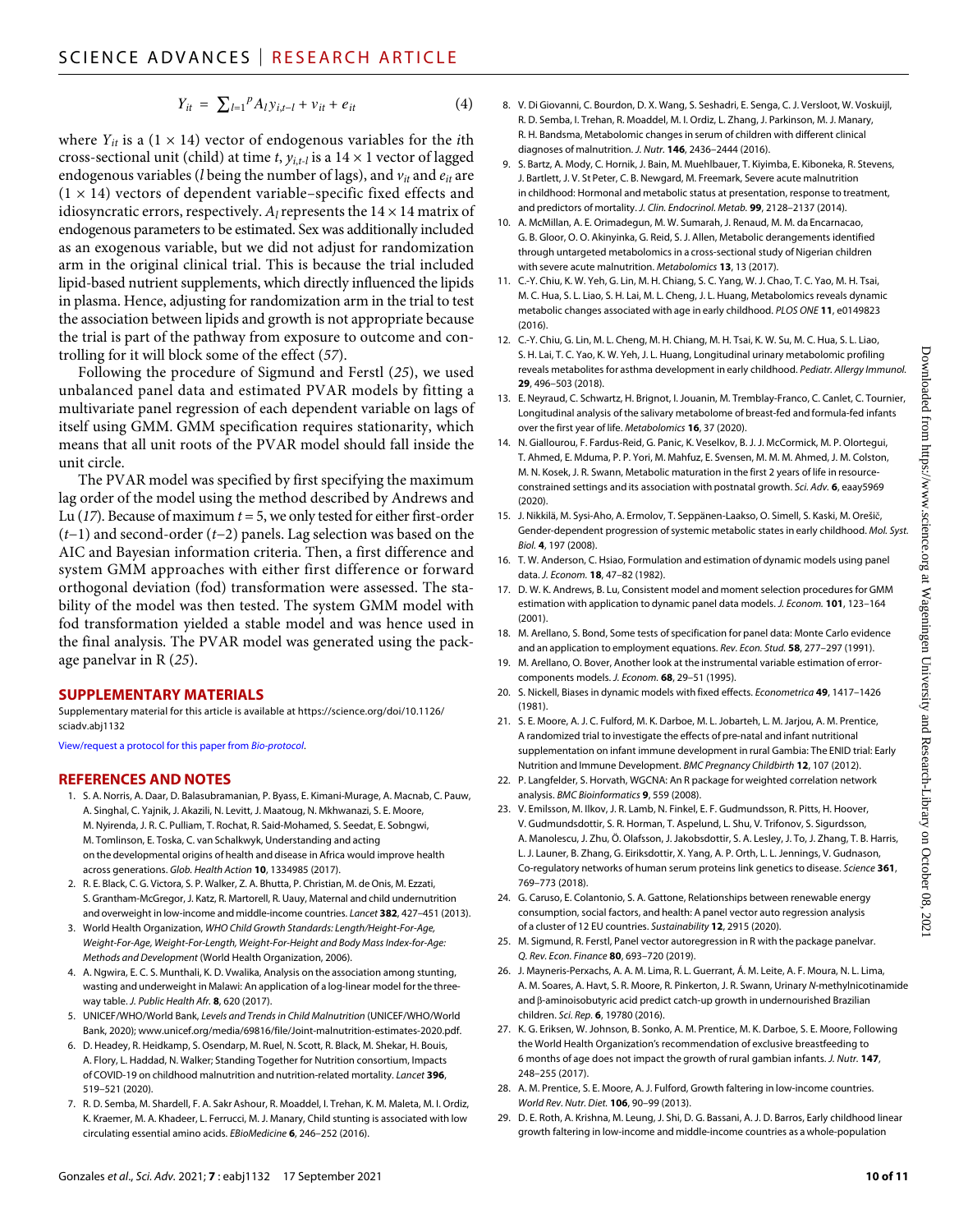condition: Analysis of 179 demographic and health surveys from 64 countries (1993–2015). *Lancet Glob. Health* **5**, e1249–e1257 (2017).

- 30. P. D. Heise, Causal inference with panel data. *Soc. Method.* **2**, 3–27 (1970).
- 31. P. A. Stokes, P. L. Purdon, A study of problems encountered in Granger causality analysis from a neuroscience perspective. *Proc. Natl. Acad. Sci. U.S.A.* **114**, E7063–E7072 (2017).
- 32. R. Blundell, S. Bond, Initial conditions and moment restrictions in dynamic panel data models. *J. Econom.* **87**, 115–143 (1998).
- 33. A. K. Seth, A. B. Barrett, L. Barnett, Granger causality analysis in neuroscience and neuroimaging. *J. Neurosci.* **35**, 3293–3297 (2015).
- 34. D. Holtz-Eakin, W. Newey, H. Rosen, Estimating vector autoregressions with panel data. *Econometrica* **56**, 1371–1395 (1988).
- 35. M. Myatt, T. Khara, S. Schoenbuchner, S. Pietzsch, C. Dolan, N. Lelijveld, A. Briend, Children who are both wasted and stunted are also underweight and have a high risk of death: A descriptive epidemiology of multiple anthropometric deficits using data from 51 countries. *Arch. Public Health* **76**, 28 (2018).
- 36. S. A. Richard, R. E. Black, R. H. Gilman, R. L. Guerrant, G. Kang, C. F. Lanata, K. Mølbak, Z. A. Rasmussen, R. B. Sack, P. Valentiner-Branth, W. Checkley; Childhood Infection and Malnutrition Network, Wasting is associated with stunting in early childhood. *J. Nutr.* **142**, 1291–1296 (2012).
- 37. M. Saaka, S. Z. Galaa, Relationships between wasting and stunting and their concurrent occurrence in ghanaian preschool children. *J. Nutr. Metab.* **2016**, 4654920 (2016).
- 38. S. M. Schoenbuchner, C. Dolan, M. Mwangome, A. Hall, S. A. Richard, J. C. Wells, T. Khara, B. Sonko, A. M. Prentice, S. E. Moore, The relationship between wasting and stunting: A retrospective cohort analysis of longitudinal data in Gambian children from 1976 to 2016. *Am. J. Clin. Nutr.* **110**, 498–507 (2019).
- 39. W. Perng, E. Villamor, M. Mora-Plazas, C. Marin, A. Baylin, Alpha-linolenic acid (ALA) is inversely related to development of adiposity in school-age children. *Eur. J. Clin. Nutr.* **69**, 167–172 (2015).
- 40. C. Campoy, M. V. Escolano-Margarit, T. Anjos, H. Szajewska, R. Uauy, Omega 3 fatty acids on child growth, visual acuity and neurodevelopment. *Br. J. Nutr.* **107**, S85–S106 (2012).
- 41. A. D. Stein, M. Wang, R. Martorell, L. M. Neufeld, R. Flores-Ayala, J. A. Rivera, U. Ramakrishnan, Growth to age 18 months following prenatal supplementation with docosahexaenoic acid differs by maternal gravidity in Mexico. *J. Nutr.* **141**, 316–320  $(2011)$
- 42. I. Gonzalez-Casanova, A. D. Stein, W. Hao, R. Garcia-Feregrino, A. Barraza-Villarreal, I. Romieu, J. A. Rivera, R. Martorell, U. Ramakrishnan, Prenatal supplementation with docosahexaenoic acid has no effect on growth through 60 months of age. *J. Nutr.* **145**, 1330–1334 (2015).
- 43. N. Stratakis, M. Gielen, K. Margetaki, R. W. Godschalk, I. van der Wurff, S. Rouschop, A. Ibrahim, E. Antoniou, L. Chatzi, R. H. M. de Groot, M. P. Zeegers, Polyunsaturated fatty acid levels at birth and child-to-adult growth: Results from the MEFAB cohort. *Prostaglandins Leukot. Essent. Fatty Acids* **126**, 72–78 (2017).
- 44. S. Yehuda, S. Rabinovitz, D. I. Mostofsky, Essential fatty acids are mediators of brain biochemistry and cognitive functions. *J. Neurosci. Res.* **56**, 565–570 (1999).
- 45. L. F. van der Merwe, S. E. Moore, A. J. Fulford, K. E. Halliday, S. Drammeh, S. Young, A. M. Prentice, Long-chain PUFA supplementation in rural African infants: A randomized controlled trial of effects on gut integrity, growth, and cognitive development. *Am. J. Clin. Nutr.* **97**, 45–57 (2013).
- 46. R. D. Semba, P. Zhang, M. Gonzalez-Freire, R. Moaddel, I. Trehan, K. M. Maleta, M. I. Ordiz, L. Ferrucci, M. J. Manary, The association of serum choline with linear growth failure in young children from rural Malawi. *Am. J. Clin. Nutr.* **104**, 191–197 (2016).
- 47. M. M. Phillips, *Encyclopedia of Food and Health*, B. Caballero, P. M. Finglas, F. Toldrá, Eds. (Academic Press, 2016), pp. 73–78.
- 48. L. L. Iannotti, C. K. Lutter, C. P. Stewart, C. A. Gallegos Riofrío, C. Malo, G. Reinhart, A. Palacios, C. Karp, M. Chapnick, K. Cox, W. F. Waters, Eggs in early complementary feeding and child growth: A randomized controlled trial. *Pediatrics* **140**, e20163459 (2017).
- 49. J. I. Baum, J. D. Miller, B. L. Gaines, The effect of egg supplementation on growth parameters in children participating in a school feeding program in rural Uganda: A pilot study. *Food Nutr. Res.* **61**, 1330097 (2017).
- 50. S. Budge, A. H. Parker, P. T. Hutchings, C. Garbutt, Environmental enteric dysfunction and child stunting. *Nutr. Rev.* **77**, 240–253 (2019).
- 51. E. L. Harshfield, A. Koulman, D. Ziemek, L. Marney, E. B. Fauman, D. S. Paul, D. Stacey, A. Rasheed, J. J. Lee, N. Shah, S. Jabeen, A. Imran, S. Abbas, Z. Hina, N. Qamar, N. H. Mallick, Z. Yaqoob, T. Saghir, S. N. H. Rizvi, A. Memon, S. Z. Rasheed, F. U. R. Memon, I. H. Qureshi, M. Ishaq, P. Frossard, J. Danesh, D. Saleheen, A. S. Butterworth, A. M. Wood, J. L. Griffin, An unbiased lipid phenotyping approach to study the genetic determinants of lipids and their association with coronary heart disease risk factors. *J. Proteome Res.* **18**, 2397–2410 (2019).
- 52. M. C. Chambers, B. Maclean, R. Burke, D. Amodei, D. L. Ruderman, S. Neumann, L. Gatto, B. Fischer, B. Pratt, J. Egertson, K. Hoff, D. Kessner, N. Tasman, N. Shulman, B. Frewen, T. A. Baker, M. Y. Brusniak, C. Paulse, D. Creasy, L. Flashner, K. Kani, C. Moulding, S. L. Seymour, L. M. Nuwaysir, B. Lefebvre, F. Kuhlmann, J. Roark, P. Rainer, S. Detlev, T. Hemenway, A. Huhmer, J. Langridge, B. Connolly, T. Chadick, K. Holly, J. Eckels, E. W. Deutsch, R. L. Moritz, J. E. Katz, D. B. Agus, M. MacCoss, D. L. Tabb, P. Mallick, A cross-platform toolkit for mass spectrometry and proteomics. *Nat. Biotechnol.* **30**, 918–920 (2012).
- 53. Y. Croissant, G. Millo, Panel data econometrics in R: The plm package. *J. Stat. Softw.* **27**, 43 (2008).
- 54. C. Proust-Lima, V. Philipps, B. Liquet, Estimation of extended mixed models using latent classes and latent processes: The R package lcmm. *J. Stat. Softw.* **78**, 56 (2017).
- 55. G. Csardi, T. Nepusz, The Igraph software package for complex network research. *InterJournal* **165**, 1–9 (2006).
- 56. Y. Benjamini, Y. Hochberg, Controlling the false discovery rate: A practical and powerful approach to multiple testing. *J. R. Statist. Soc. B* **57**, 289–300 (1995).
- 57. T. J. VanderWeele, Principles of confounder selection. *Eur. J. Epidemiol.* **34**, 211–219 (2019).

**Acknowledgments:** We thank the women of West Kiang who patiently participated in the ENID trial. We acknowledge the enthusiastic work of the ENID study team, especially the fieldworkers, village assistants, midwives, clinical staff, data office staff, and laboratory technicians who tirelessly collected the data and samples. We also thank M. Darboe for his contributions in the ENID trial. **Funding:** The Early Nutrition and Immune Development trial (ENID; ISRCTN49285450) was jointly funded by the Medical Research Council (UK) and the Department for International Development (DFID) under the MRC/DFID Concordat agreement (MC-A760-5QX00). A.K. is supported by the Biotechnology and Biological Sciences Research Council (BBSRC) (BB/M027252/1 and BB/M027252/2) and also acknowledges funding from the NIHR Cambridge Biomedical Research Centre (146281). G.B.G. was a postdoctoral fellow of the Research Foundation Flanders (FWO). **Author contributions:** Conceptualization: G.B.G., S.E.M., and A.K. Methodology: G.B.G., B.S., F.S., A.M.P., S.E.M., and A.K. Data analysis: G.B.G. and D.B. Supervision: A.K., A.M.P., and S.E.M. Writing (original draft): G.B.G. Writing (review and editing): All authors. **Competing interests:** The authors declare that they have no competing interests. **Data and materials availability:** All data needed to evaluate the conclusions in the paper are present in the paper and/or the Supplementary Materials.

Submitted 21 April 2021 Accepted 28 July 2021 Published 17 September 2021 10.1126/sciadv.abj1132

**Citation:** G. B. Gonzales, D. Brals, B. Sonko, F. Sosseh, A. M. Prentice, S. E. Moore, A. Koulman, Plasma lipids and growth faltering: A longitudinal cohort study in rural Gambian children. *Sci. Adv.* **7**, eabj1132 (2021).